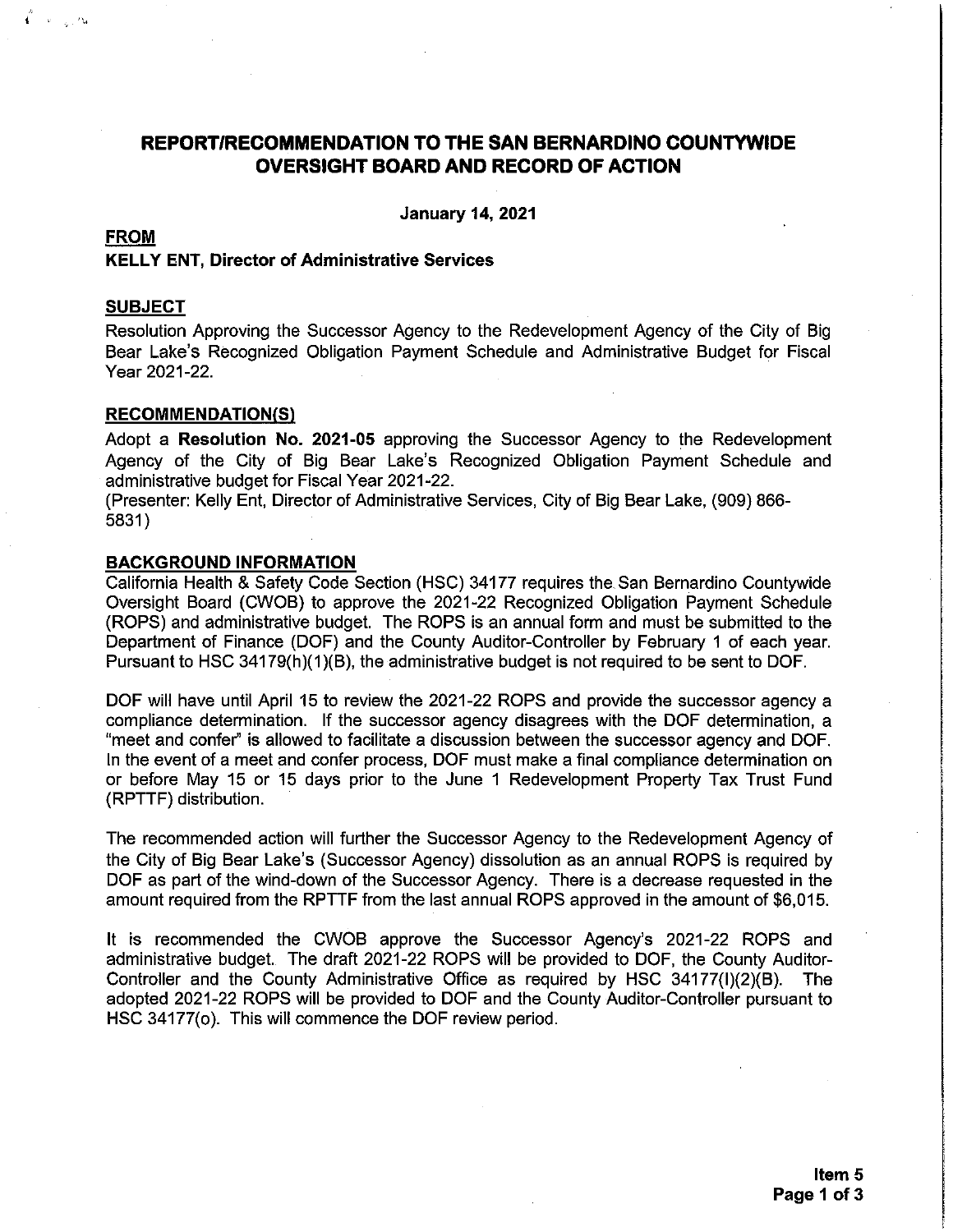Resolution Approving the Successor Agency to the Redevelopment Agency of the City of Big Bear Lake's Recognized Obligation Payment Schedule and Administrative Budget for Fiscal Year 2021-22. **January 14, 2021** 

#### **ATTACHMENTS**

Attachment A - Resolution Attachment B - ROPS for Fiscal Year 2021-22 Attachment C - Administrative budget for Fiscal Year 2021-22

#### **REVIEW BY OTHERS**

This item has been reviewed by Auditor-Controller/Treasurer/Tax Collector on January 04, 2021 and San Bernardino Countywide Oversight Board Legal Counsel on January 05, 2021.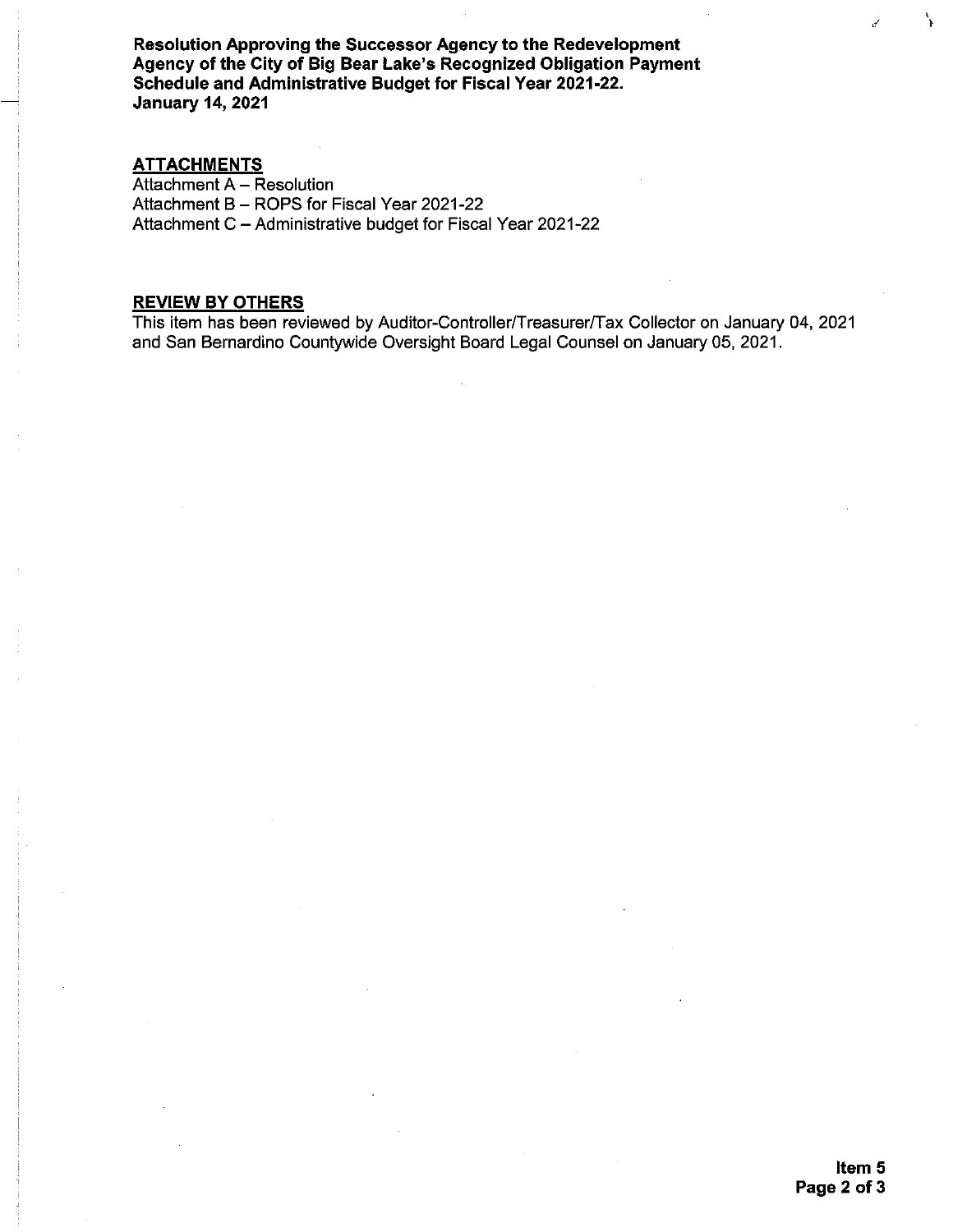Resolution Approving the Successor Agency to the Redevelopment Agency of the City of Big Bear Lake's Recognized Obligation Payment Schedule and Administrative Budget for Fiscal Year 2021-22. **January 14, 2021** 

Record of Action of the San Bernardino Countywide Oversight Board

#### **APPROVED AS AMENDED**

Moved: Cindy Saks Seconded: Acquanetta Warren Ayes: Frederick Ang, Richard DeNava, Kenneth Miller, Cindy Saks, Lawrence Strong, Acquanetta Warren, David Wert

Lynna Monell, SECRETARY

nell **BY** 

DATED: January 14, 2021



- **W/Resolution** CC: File - San Bernardino Countywide Oversight Board w/attach
- $-01/15/2021$ LA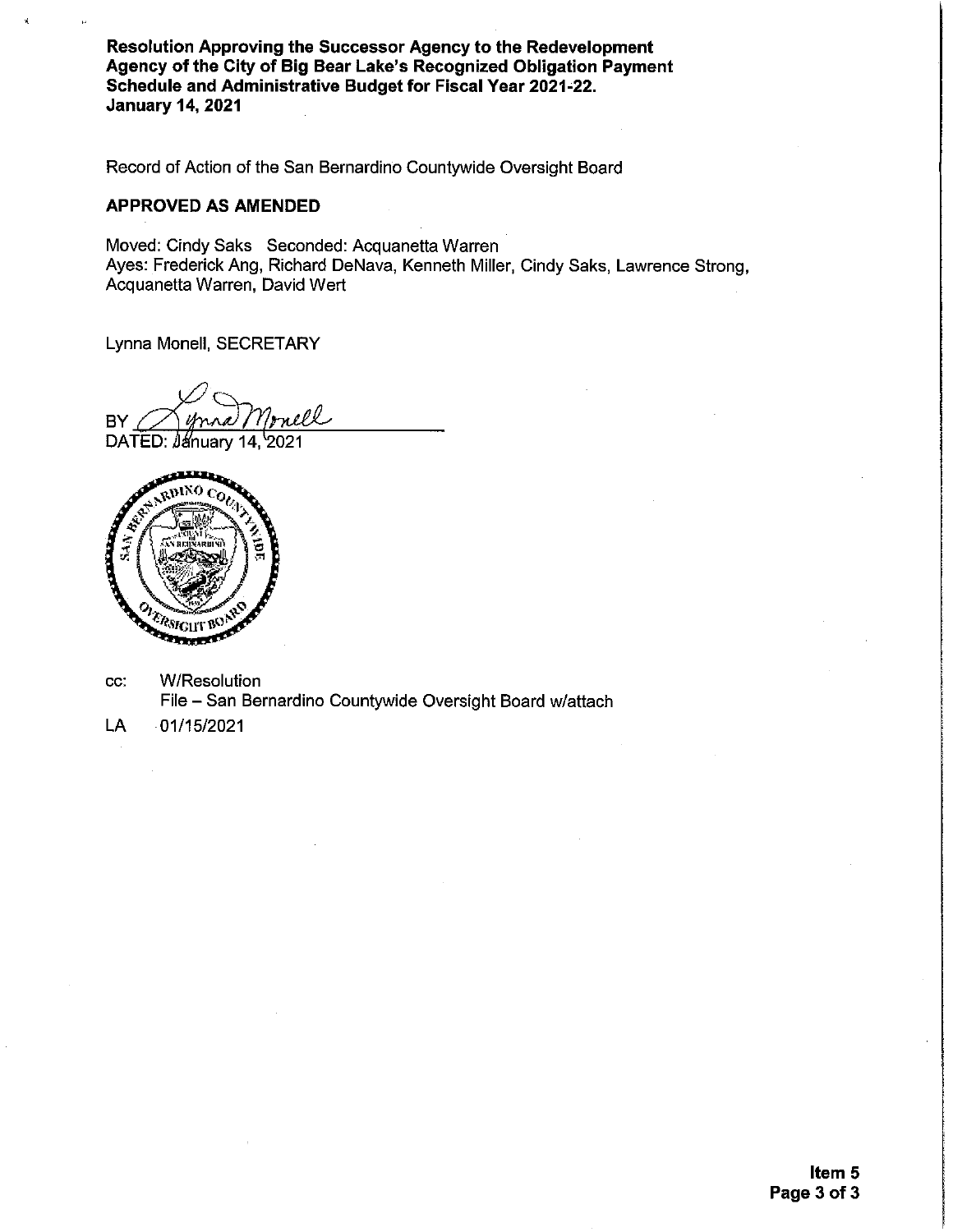#### **RESOLUTION NO. 2021-05**

#### **RESOLUTION OF THE SAN BERNARDINO COUNTYWIDE OVERSIGHT BOARD ADOPTING THE SUCCESSOR AGENCY TO THE** REDEVELOPMENT AGENCY OF THE CITY OF BIG BEAR LAKE'S RECOGNIZED OBLIGATION PAYMENT SCHEDULE AND **ADMINISTRATIVE BUDGET FOR FISCAL YEAR 2021-22**

On Thursday, January 14, 2021 on motion of San Bernardino Countywide Oversight Board Member Saks, duly seconded by San Bernardino Countywide Oversight Board Member Warren and carried, the following resolution is adopted by the San Bernardino Countywide Oversight Board, State of California.

WHEREAS, California Health and Safety Code Section (HSC) 34179(e) requires all action items of the San Bernardino Countywide Oversight Board be accomplished by resolution; and

WHEREAS, HSC 34177 requires the San Bernardino Countywide Oversight Board to approve the Recognized Obligation Payment Schedule (ROPS) and administrative budget: and

WHEREAS, pursuant to HSC 34177(o), the deadline for submitting the ROPS for Fiscal Year 2021-22 to the Department of Finance is February 1, 2021.

NOW, THEREFORE, the San Bernardino Countywide Oversight Board hereby resolves, determines and orders as follows:

Section 1. The foregoing recitals are true and correct.

Section 2. The Successor Agency to the Redevelopment Agency of the City of Big Bear Lake's ROPS and administrative budget for Fiscal Year 2021-22 in the form presented, together with such changes thereto as may be approved by the San Bernardino Countywide Oversight Board, are hereby approved.

Section 3. This resolution shall take effect from and after the date of its passage and adoption.

PASSED AND ADOPTED by the San Bernardino Countywide Oversight Board, State of California, by the following vote:

> OVERSIGHT BOARD MEMBER: Frederick Ang, Richard DeNava, AYES: Kenneth Miller, Cindy Saks, Lawrence Strong, Acquanetta Warren, David Wert

**OVERSIGHT BOARD MEMBER: None** NOES:

ABSENT: **OVERSIGHT BOARD MEMBER: None** 

. . . . .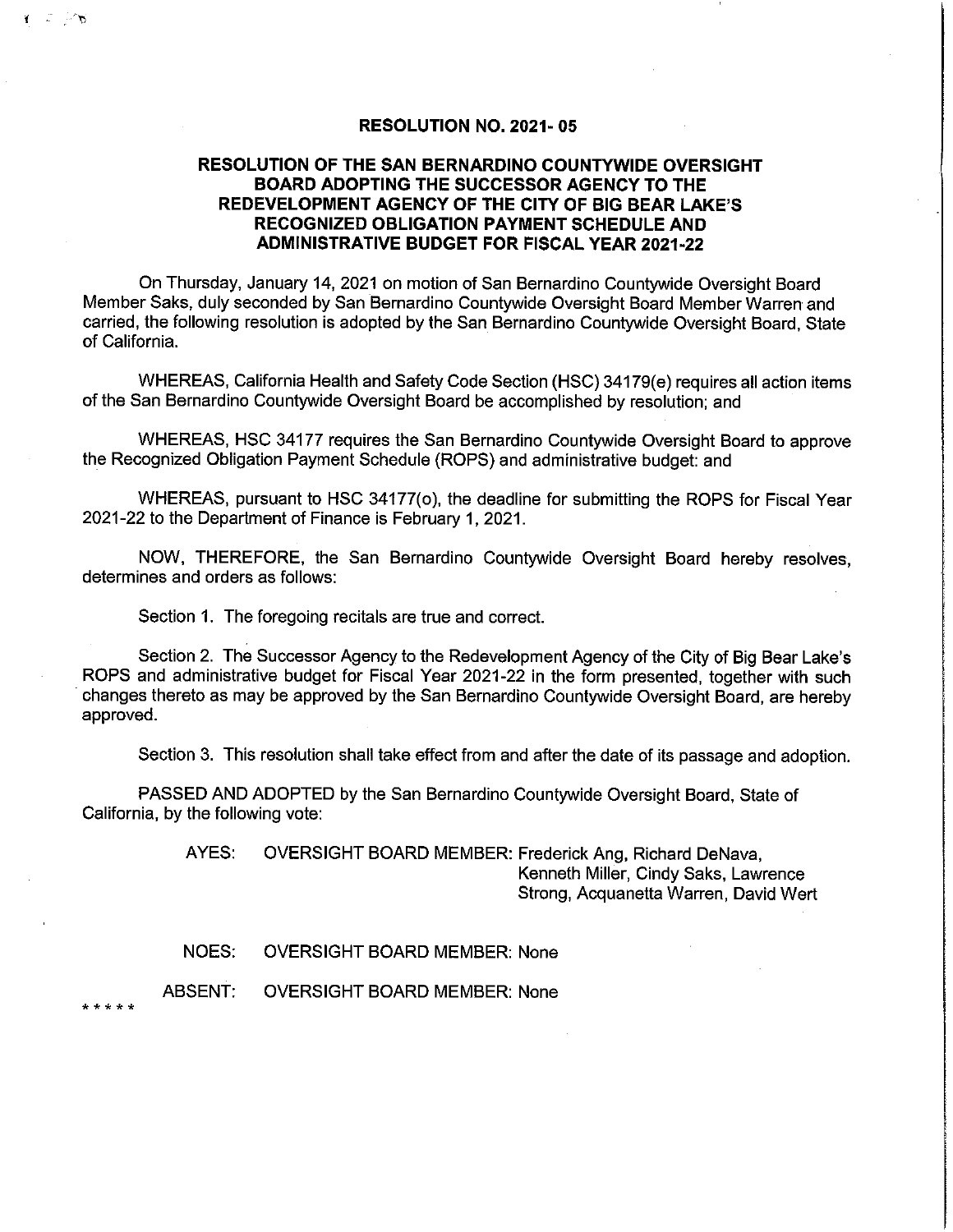#### STATE OF CALIFORNIA

SS.

#### COUNTY OF SAN BERNARDINO  $\lambda$

I, LYNNA MONELL, Secretary to the San Bernardino Countywide Oversight Board, State of California, hereby certify the foregoing to be a full, true and correct copy of the record of the action taken by the Countywide Oversight Board, by vote of the members present, as the same appears in the Official Minutes of said Board at its meeting of January 14, 2021. #5 LA

**LYNNA MONEL** Secretary to Re San Be Countywide rlarc Oversight loard By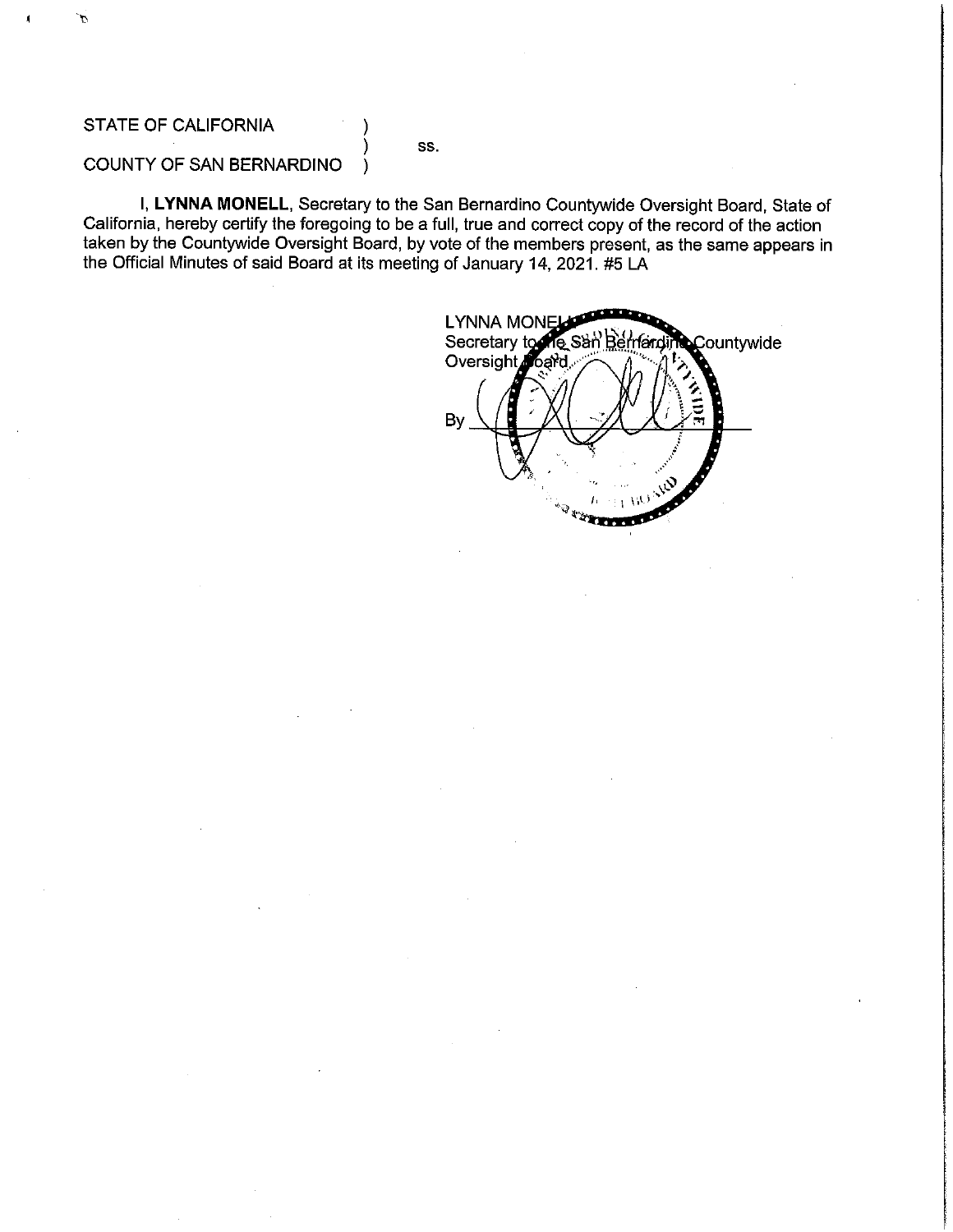# Recognized Obligation Payment Schedule (ROPS 21-22) - Summary<br>Filed for the July 1, 2021 through June 30, 2022 Period

|         | Successor Agency:           | <b>Big Bear Lake</b>                                                       |                                    |            |                                   |              |                  |           |
|---------|-----------------------------|----------------------------------------------------------------------------|------------------------------------|------------|-----------------------------------|--------------|------------------|-----------|
| County: |                             | San Bernardino                                                             |                                    |            |                                   |              |                  |           |
|         |                             | Current Period Requested Funding for Enforceable Obligations (ROPS Detail) | 21-22 A Total<br>(July - December) |            | 21-22 B Total<br>(January - June) |              | ROPS 21-22 Total |           |
| A       |                             | Enforceable Obligations Funded as Follows (B+C+D):                         |                                    |            |                                   |              |                  |           |
| В       | <b>Bond Proceeds</b>        |                                                                            |                                    |            |                                   |              |                  |           |
| C       | Reserve Balance             |                                                                            |                                    |            |                                   |              |                  |           |
| D       | <b>Other Funds</b>          |                                                                            |                                    |            |                                   |              |                  |           |
| E       |                             | Redevelopment Property Tax Trust Fund (RPTTF) (F+G):                       |                                    | 948,414 \$ |                                   | 227,551      |                  | 1,175,965 |
| E       | <b>RPTTF</b>                |                                                                            |                                    | 823,414    |                                   | 102,551      |                  | 925,965   |
| G       | <b>Administrative RPTTF</b> |                                                                            |                                    | 125,000    |                                   | 125,000      |                  | 250,000   |
| H       |                             | <b>Current Period Enforceable Obligations (A+E):</b>                       |                                    | 948,414 \$ |                                   | $227,551$ \$ |                  | 1,175,965 |

 $\sim 10$ 

Certification of Oversight Board Chairman:

Pursuant to Section 34177 (o) of the Health and Safety Code, I<br>hereby certify that the above is a true and accurate Recognized Obligation Payment Schedule for the above named successor agency.

| David Wert     | Chairman          |  |
|----------------|-------------------|--|
| Name           | Title             |  |
| v<br>Signature | 1/14/2021<br>Date |  |

 $\sim$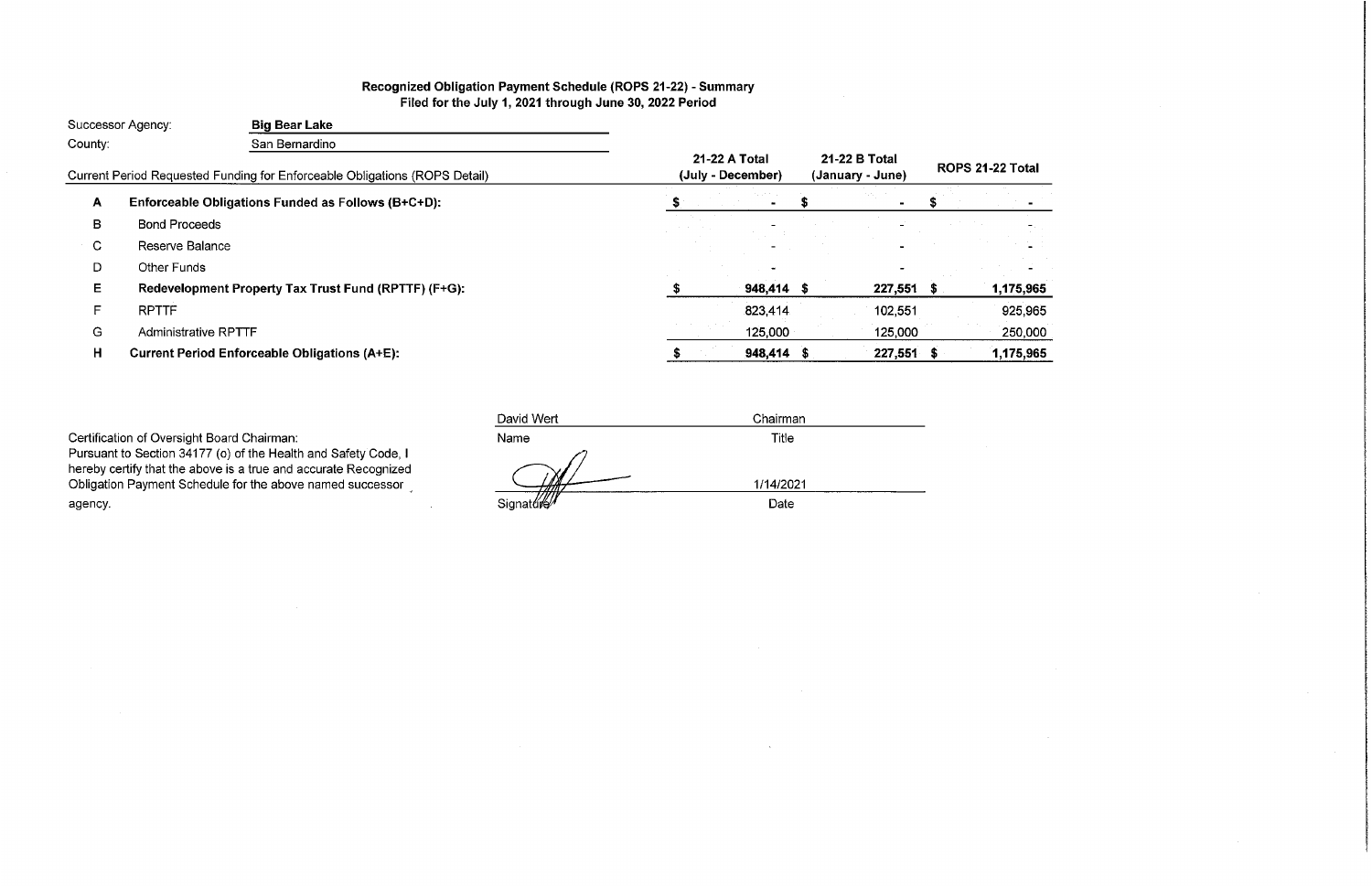| Big Bear Lake Recognized Obligation Payment Schedule (ROPS 21-22) - ROPS Detail<br>July 1,2021 through June 30, 2022 |                                    |                       |                         |                         |                                                    |                  |                      |         |                                                        |                                 |                           |              |                    |                                                      |                                 |                          |                             |                                                           |
|----------------------------------------------------------------------------------------------------------------------|------------------------------------|-----------------------|-------------------------|-------------------------|----------------------------------------------------|------------------|----------------------|---------|--------------------------------------------------------|---------------------------------|---------------------------|--------------|--------------------|------------------------------------------------------|---------------------------------|--------------------------|-----------------------------|-----------------------------------------------------------|
|                                                                                                                      |                                    |                       |                         |                         |                                                    |                  |                      |         | (Report Amounts in Whole Dollars)                      |                                 |                           |              |                    |                                                      |                                 |                          |                             |                                                           |
| A                                                                                                                    |                                    |                       |                         |                         |                                                    |                  |                      |         |                                                        |                                 |                           |              |                    |                                                      |                                 |                          |                             |                                                           |
|                                                                                                                      |                                    |                       |                         |                         |                                                    |                  |                      |         |                                                        |                                 | 21-22 A (July - December) |              |                    |                                                      |                                 | 21-22 B (January - June) |                             |                                                           |
|                                                                                                                      |                                    | Contract/Agreement    | Contract/Agreement      |                         |                                                    |                  | Total<br>Outstanding |         | <b>ROPS 21-22</b>                                      |                                 |                           |              |                    | 21-22 A                                              |                                 |                          |                             | 21-22 B                                                   |
| Item #<br><b>Project Name/Debt Obligation</b>                                                                        | <b>Obligation Type</b>             | <b>Execution Date</b> | <b>Termination Date</b> | Payee                   | <b>Description/Project Scope</b>                   | Project Area     | Debt or              | Retired | <b>Total</b>                                           |                                 | <b>Fund Sources</b>       |              |                    | <b>Total</b>                                         |                                 | <b>Fund Sources</b>      |                             | <b>Total</b>                                              |
|                                                                                                                      |                                    |                       |                         |                         |                                                    |                  | Obligation           |         |                                                        | Bond Proceeds   Reserve Balance | <b>Other Funds</b>        | <b>RPTTF</b> | <b>Admin RPTTF</b> |                                                      | Bond Proceeds   Reserve Balance | <b>Other Funds</b>       | <b>RPTTF</b><br>Admin RPTTF |                                                           |
|                                                                                                                      |                                    |                       |                         |                         |                                                    |                  | \$8,027,893          |         | $$ 1,175,965$ \$                                       | $-1$ s                          |                           |              | $125,000$ \ \$     | 948,414                                              | and the contract of the         |                          |                             | 227,551                                                   |
|                                                                                                                      | <b>Bond Reimbursement</b>          |                       |                         |                         |                                                    |                  |                      |         |                                                        | $\sim 100$ m $^{-1}$            | <b>Contract Contract</b>  | 823,414      |                    |                                                      |                                 | <b>State State</b>       | $102,551$ $\mid$<br>125,000 |                                                           |
| 2 2005 Revenue Bonds                                                                                                 | Agreements                         | 11/1/2005             | 8/1/2025                | <b>Union Bank</b>       | Defease 1995 Bonds                                 | RR09 RD01        | \$2,821,575          |         | 560,784                                                |                                 |                           | 516,243      |                    | 516,243                                              |                                 |                          | 44,541                      | 44,541                                                    |
| 3 2005 Revenue Bonds                                                                                                 | <b>Bond Reimbursement</b>          | 11/1/2005             | 8/1/2025                | Union Bank              | Defease 1995 Bonds                                 | <b>RR10 RD01</b> | 384,760              |         | 76,471                                                 |                                 |                           | 70,397       |                    | 70,397                                               |                                 |                          | 6,074                       | 6,074                                                     |
|                                                                                                                      | Agreements<br>Revenue Bonds Issued |                       |                         |                         | Revenue bonds to fund housing                      |                  |                      |         |                                                        |                                 |                           |              |                    |                                                      |                                 |                          |                             |                                                           |
| 4 1999 Housing Set Aside Bonds                                                                                       | On or Before 12/31/10              | 6/1/1999              | 8/1/2029                | <b>Union Bank</b>       | projects                                           | All RD01         | 2,532,988            |         | 283,200                                                |                                 |                           | 234,019      |                    | 234,019                                              |                                 |                          | 49,181                      | 49,181                                                    |
| 13 Debt administration                                                                                               | Fees                               | 6/1/1998              | 8/1/2029                | Union Bank              | Debt service administration fees                   | <b>RR09 RG01</b> | 36,915               |         | 5,179                                                  |                                 |                           | 2,755        |                    | 2,755                                                |                                 |                          | 2,424                       | 2,424                                                     |
| 14 Debt administration                                                                                               | Fees                               | 11/1/2005             | 8/1/2029                | <b>Union Bank</b>       | Debt service administration fees                   | <b>RR10 RG01</b> | 1,655                |         | 331                                                    |                                 |                           |              |                    | $\sim 100$                                           |                                 |                          | 331                         | $\overline{331}$                                          |
| 15 Administrative Costs                                                                                              | Admin Costs                        | 7/1/2021              | 12/31/2022              | Successor Agency        | AB1x26 Implementation/Agency<br><b>Dissolution</b> | RR09 RG01        | 1,800,000            |         | 200,000                                                |                                 |                           |              | 100,000            | 100,000                                              |                                 |                          | 100,000                     | 100,000                                                   |
| 16 Administrative Costs                                                                                              | Admin Costs                        | 7/1/2021              | 12/31/2022              | <b>Successor Agency</b> | AB1x26 Implementation/Agency                       | <b>RR10 RG01</b> |                      |         |                                                        |                                 |                           |              | 25,000             | 25,000                                               |                                 |                          |                             | 25,000<br>$25,000$ \$                                     |
|                                                                                                                      |                                    |                       |                         |                         | <b>Dissolution</b>                                 |                  | 450,000              |         | 50,000                                                 |                                 |                           |              |                    |                                                      |                                 |                          |                             |                                                           |
|                                                                                                                      |                                    |                       |                         |                         |                                                    |                  |                      |         | $\sim$ 100 $-$<br>$\sim$ $-$                           |                                 |                           |              |                    | $\sim$ 100 $\pm$<br><b>State State</b>               |                                 |                          |                             | <b>Service</b> State                                      |
|                                                                                                                      |                                    |                       |                         |                         |                                                    |                  |                      |         | $\sim$ $-$                                             |                                 |                           |              |                    | <b>State State</b>                                   |                                 |                          |                             | $\sim 100$ m $^{-1}$                                      |
|                                                                                                                      |                                    |                       |                         |                         |                                                    |                  |                      |         |                                                        |                                 |                           |              |                    | $\sim$ 100 $\sim$                                    |                                 |                          |                             | $\sim$ $-$                                                |
|                                                                                                                      |                                    |                       |                         |                         |                                                    |                  |                      |         | $\sim$ $-$                                             |                                 |                           |              |                    | $\sim$ 100 $\sim$                                    |                                 |                          |                             | $\sim$ $-$                                                |
|                                                                                                                      |                                    |                       |                         |                         |                                                    |                  |                      |         | $\sim$ $-$                                             |                                 |                           |              |                    | $\sim 100$                                           |                                 |                          |                             |                                                           |
|                                                                                                                      |                                    |                       |                         |                         |                                                    |                  |                      |         | $\sim$ $-$<br>$\sim$                                   |                                 |                           |              |                    | $\sim$ $-$<br><b>State State</b>                     |                                 |                          |                             | $\sim$ $-$<br>$\sim$ $-$                                  |
|                                                                                                                      |                                    |                       |                         |                         |                                                    |                  |                      |         | $\sim$ $-$                                             |                                 |                           |              |                    | $\sim$ 100 $\pm$                                     |                                 |                          |                             | $\sim$ $-$                                                |
|                                                                                                                      |                                    |                       |                         |                         |                                                    |                  |                      |         | $\sim$                                                 |                                 |                           |              |                    | <b>State State</b>                                   |                                 |                          |                             | $\sim$                                                    |
|                                                                                                                      |                                    |                       |                         |                         |                                                    |                  |                      |         | $\sim$ $-$                                             |                                 |                           |              |                    | $\sim$ 100 $\pm$                                     |                                 |                          |                             | $\sim 100$ km s $^{-1}$                                   |
|                                                                                                                      |                                    |                       |                         |                         |                                                    |                  |                      |         |                                                        |                                 |                           |              |                    |                                                      |                                 |                          |                             |                                                           |
|                                                                                                                      |                                    |                       |                         |                         |                                                    |                  |                      |         | <b>Contract Contract State</b><br><b>Service State</b> |                                 |                           |              |                    | <b>Service Contracts</b><br>$\sim 100$ m $^{-1}$     |                                 |                          |                             |                                                           |
|                                                                                                                      |                                    |                       |                         |                         |                                                    |                  |                      |         | <b>Service Contract Contract Contract</b>              |                                 |                           |              |                    | $\sim 100$ m $^{-1}$                                 |                                 |                          |                             |                                                           |
|                                                                                                                      |                                    |                       |                         |                         |                                                    |                  |                      |         | $\sim 100$ m $^{-1}$                                   |                                 |                           |              |                    | $\sim 100$ m $^{-1}$                                 |                                 |                          |                             |                                                           |
|                                                                                                                      |                                    |                       |                         |                         |                                                    |                  |                      |         | $\mathbf{R}$<br><b>Service State</b>                   |                                 |                           |              |                    | <b>State State</b>                                   |                                 |                          |                             |                                                           |
|                                                                                                                      |                                    |                       |                         |                         |                                                    |                  |                      |         | <b>Service</b>                                         |                                 |                           |              |                    | $\sim 100$ m $^{-1}$                                 |                                 |                          |                             |                                                           |
|                                                                                                                      |                                    |                       |                         |                         |                                                    |                  |                      |         | <b>Service</b><br><b>Contract Contract</b>             |                                 |                           |              |                    | $\sim 100$ km s $^{-1}$<br><b>State State</b>        |                                 |                          |                             |                                                           |
|                                                                                                                      |                                    |                       |                         |                         |                                                    |                  |                      |         | <b>Service</b>                                         |                                 |                           |              |                    | $\sim 100$ m $^{-1}$                                 |                                 |                          |                             |                                                           |
|                                                                                                                      |                                    |                       |                         |                         |                                                    |                  |                      |         | <b>Service State</b>                                   |                                 |                           |              |                    | $\sim 100$ m $^{-1}$                                 |                                 |                          |                             |                                                           |
|                                                                                                                      |                                    |                       |                         |                         |                                                    |                  |                      |         | <b>Service Contracts</b>                               |                                 |                           |              |                    | <b>State State</b>                                   |                                 |                          |                             |                                                           |
|                                                                                                                      |                                    |                       |                         |                         |                                                    |                  |                      |         | <b>Service State</b><br><b>Service Contracts</b>       |                                 |                           |              |                    | <b>Contract Contract</b><br><b>Service Contracts</b> |                                 |                          |                             |                                                           |
|                                                                                                                      |                                    |                       |                         |                         |                                                    |                  |                      |         | <b>Service State</b>                                   |                                 |                           |              |                    | $\sim 100$ m $^{-1}$                                 |                                 |                          |                             |                                                           |
|                                                                                                                      |                                    |                       |                         |                         |                                                    |                  |                      |         | <b>Service State</b>                                   |                                 |                           |              |                    | <b>Contract Contract</b>                             |                                 |                          |                             |                                                           |
|                                                                                                                      |                                    |                       |                         |                         |                                                    |                  |                      |         | $\sim 100$ m $^{-1}$                                   |                                 |                           |              |                    | $\sim 100$ km s $^{-1}$                              |                                 |                          |                             |                                                           |
|                                                                                                                      |                                    |                       |                         |                         |                                                    |                  |                      |         | $\mathsf{R}$<br><b>Service State</b>                   |                                 |                           |              |                    | <b>State State</b>                                   |                                 |                          |                             |                                                           |
|                                                                                                                      |                                    |                       |                         |                         |                                                    |                  |                      |         | $\sim 100$ km s $^{-1}$<br><b>Service</b>              |                                 |                           |              |                    | $\sim 100$ km s $^{-1}$<br>$\sim 100$ km s $^{-1}$   |                                 |                          |                             |                                                           |
|                                                                                                                      |                                    |                       |                         |                         |                                                    |                  |                      |         | $\sim 100$ km s $^{-1}$                                |                                 |                           |              |                    | $\sim 100$ m $^{-1}$                                 |                                 |                          |                             |                                                           |
|                                                                                                                      |                                    |                       |                         |                         |                                                    |                  |                      |         | <b>Contract Contract</b>                               |                                 |                           |              |                    | $\sim 100$ m $^{-1}$                                 |                                 |                          |                             |                                                           |
|                                                                                                                      |                                    |                       |                         |                         |                                                    |                  |                      |         | <b>Service State</b>                                   |                                 |                           |              |                    | $\sim 100$ m $^{-1}$                                 |                                 |                          |                             |                                                           |
|                                                                                                                      |                                    |                       |                         |                         |                                                    |                  |                      |         | <b>Service State</b>                                   |                                 |                           |              |                    | <b>Contract Contract</b>                             |                                 |                          |                             |                                                           |
|                                                                                                                      |                                    |                       |                         |                         |                                                    |                  |                      |         | <b>Service</b><br><b>Service Contracts</b>             |                                 |                           |              |                    | <b>Contract Contract</b><br><b>Contract Contract</b> |                                 |                          |                             |                                                           |
|                                                                                                                      |                                    |                       |                         |                         |                                                    |                  |                      |         | <b>Service State</b>                                   |                                 |                           |              |                    | $\sim 100$ m $^{-1}$                                 |                                 |                          |                             |                                                           |
|                                                                                                                      |                                    |                       |                         |                         |                                                    |                  |                      |         | <b>Service Contracts</b>                               |                                 |                           |              |                    | <b>Service State</b>                                 |                                 |                          |                             |                                                           |
|                                                                                                                      |                                    |                       |                         |                         |                                                    |                  |                      |         | $\sim 100$ m $^{-1}$                                   |                                 |                           |              |                    | $\sim 100$ m $^{-1}$                                 |                                 |                          |                             |                                                           |
|                                                                                                                      |                                    |                       |                         |                         |                                                    |                  |                      |         | <b>Contract Contract</b>                               |                                 |                           |              |                    | <b>Contract Contract</b>                             |                                 |                          |                             |                                                           |
|                                                                                                                      |                                    |                       |                         |                         |                                                    |                  |                      |         | $\sim$ 100 $\pm$<br><b>Contract Contract</b>           |                                 |                           |              |                    | $\sim 100$ m $^{-1}$<br><b>State State</b>           |                                 |                          |                             |                                                           |
|                                                                                                                      |                                    |                       |                         |                         |                                                    |                  |                      |         | $\sim 100$ m $^{-1}$                                   |                                 |                           |              |                    | $\sim 100$ km s $^{-1}$                              |                                 |                          |                             |                                                           |
|                                                                                                                      |                                    |                       |                         |                         |                                                    |                  |                      |         |                                                        |                                 |                           |              |                    |                                                      |                                 |                          |                             |                                                           |
|                                                                                                                      |                                    |                       |                         |                         |                                                    |                  |                      |         |                                                        |                                 |                           |              |                    | <b>Service</b>                                       |                                 |                          |                             |                                                           |
|                                                                                                                      |                                    |                       |                         |                         |                                                    |                  |                      |         | <b>Service Contract Contract</b>                       |                                 |                           |              |                    | <b>Contract Contract Contract</b>                    |                                 |                          |                             | <b>Service</b>                                            |
|                                                                                                                      |                                    |                       |                         |                         |                                                    |                  |                      |         | <b>Contract Contract</b><br><b>Service Contracts</b>   |                                 |                           |              |                    | <b>Service Contract</b><br><b>Service Contracts</b>  |                                 |                          |                             | <b>Service Contract</b><br><b>Service Contracts</b>       |
|                                                                                                                      |                                    |                       |                         |                         |                                                    |                  |                      |         | and the state of the state                             |                                 |                           |              |                    | and the state of the state                           |                                 |                          |                             | <b>Service Contract</b>                                   |
|                                                                                                                      |                                    |                       |                         |                         |                                                    |                  |                      |         | <b>Service Contract Contract Contract</b>              |                                 |                           |              |                    | <b>Contract Contract Contract</b>                    |                                 |                          |                             | <b><i>Committee States</i></b>                            |
|                                                                                                                      |                                    |                       |                         |                         |                                                    |                  |                      |         | <b>Contract Contract</b>                               |                                 |                           |              |                    | <b>Contract Contract</b>                             |                                 |                          |                             | <b>Service Contract</b>                                   |
|                                                                                                                      |                                    |                       |                         |                         |                                                    |                  |                      |         | <b>Service Contracts</b><br><b>Service</b> State       |                                 |                           |              |                    | <b>Service Contracts</b><br>$\sim 100$ m $^{-1}$     |                                 |                          |                             | $\sim 100$ km s $^{-1}$<br>$\sim$ $-$                     |
|                                                                                                                      |                                    |                       |                         |                         |                                                    |                  |                      |         | <b>Service State</b>                                   |                                 |                           |              |                    | $\sim 100$ km s $^{-1}$                              |                                 |                          |                             | $\sim 100$ m $^{-1}$                                      |
|                                                                                                                      |                                    |                       |                         |                         |                                                    |                  |                      |         | <b>Service</b> State                                   |                                 |                           |              |                    | <b>Service</b> State                                 |                                 |                          |                             | $\sim$ 100 $-$ 100 $-$                                    |
|                                                                                                                      |                                    |                       |                         |                         |                                                    |                  |                      |         | <b>Service State</b>                                   |                                 |                           |              |                    | <b>Service State</b>                                 |                                 |                          |                             | <b>Service</b>                                            |
|                                                                                                                      |                                    |                       |                         |                         |                                                    |                  |                      |         | <b>Service State</b>                                   |                                 |                           |              |                    | <b>Contract Contract</b>                             |                                 |                          |                             | <b>Service State</b><br><b>Contract Contract Contract</b> |
|                                                                                                                      |                                    |                       |                         |                         |                                                    |                  |                      |         | <b>Service State</b>                                   |                                 |                           |              |                    | <b>Contract Contract</b>                             |                                 |                          |                             |                                                           |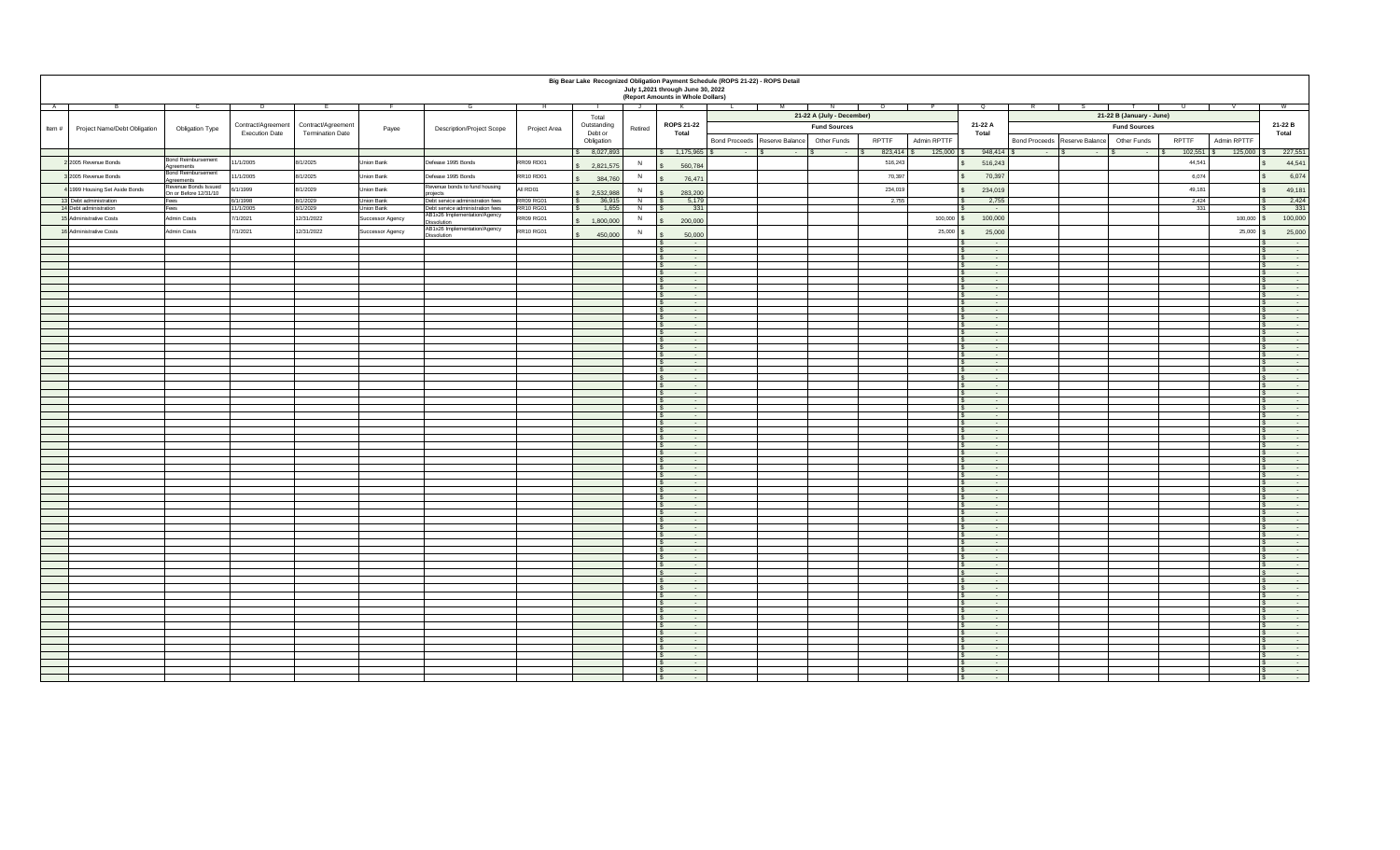| A              | B                                                                                                                                                               | $\mathbf{C}$                          | D                    | E.                                                                                                | F.                                 | G                         | H                                                                                        |
|----------------|-----------------------------------------------------------------------------------------------------------------------------------------------------------------|---------------------------------------|----------------------|---------------------------------------------------------------------------------------------------|------------------------------------|---------------------------|------------------------------------------------------------------------------------------|
|                |                                                                                                                                                                 |                                       |                      | <b>Fund Sources</b>                                                                               |                                    |                           |                                                                                          |
|                |                                                                                                                                                                 |                                       | <b>Bond Proceeds</b> | <b>Reserve Balance</b>                                                                            | <b>Other Funds</b>                 | <b>RPTTF</b>              |                                                                                          |
|                | <b>ROPS 18-19 Cash Balances</b><br>$(07/01/18 - 06/30/19)$                                                                                                      | Bonds issued on or<br>before 12/31/10 | after 01/01/11       | Prior ROPS RPTTF<br>and Reserve<br>Bonds issued on or   Balances retained for<br>future period(s) | Rent,<br>Grants,<br>Interest, etc. | Non-Admin<br>and<br>Admin | <b>Comments</b>                                                                          |
|                |                                                                                                                                                                 |                                       |                      |                                                                                                   |                                    |                           |                                                                                          |
|                | Beginning Available Cash Balance (Actual 07/01/18)<br>RPTTF amount should exclude "A" period distribution amount                                                | 953,907                               |                      | 9,022                                                                                             | 4,670                              |                           | 9,619 Excludes negative cash balance of \$117,054<br>from OFA DDR sweep of noncash items |
|                | Revenue/Income (Actual 06/30/19)<br>2 RPTTF amount should tie to the ROPS 18-19 total distribution<br>from the County Auditor-Controller                        |                                       |                      |                                                                                                   | 20,052                             | 1,175,525                 |                                                                                          |
|                | Expenditures for ROPS 18-19 Enforceable Obligations<br>3 (Actual 06/30/19)                                                                                      |                                       |                      | 9,022                                                                                             | 16,153                             | 1,158,722                 |                                                                                          |
|                | Retention of Available Cash Balance (Actual 06/30/19)<br>4 RPTTF amount retained should only include the amounts<br>distributed as reserve for future period(s) |                                       |                      |                                                                                                   |                                    |                           |                                                                                          |
|                | ROPS 18-19 RPTTF Prior Period Adjustment<br>5 RPTTF amount should tie to the Agency's ROPS 18-19 PPA<br>form submitted to the CAC                               |                                       | No entry required    |                                                                                                   |                                    |                           |                                                                                          |
| $6\phantom{1}$ | Ending Actual Available Cash Balance (06/30/19)<br>C to F = (1 + 2 - 3 - 4), G = (1 + 2 - 3 - 4 - 5)                                                            | $953,907$ \\$                         | $\mathbf{0}$         | \$                                                                                                | $8,569$   \$<br>0 <sup>15</sup>    | 417                       | Excludes negative cash balance of \$117,054<br>from OFA DDR sweep of noncash items       |

| н                                                                                  |
|------------------------------------------------------------------------------------|
|                                                                                    |
| <b>Comments</b>                                                                    |
| Excludes negative cash balance of \$117,054<br>from OFA DDR sweep of noncash items |
|                                                                                    |
|                                                                                    |
|                                                                                    |
|                                                                                    |
| Excludes negative cash balance of \$117,054<br>from OFA DDR sweep of noncash items |

## **Big Bear Lake Recognized Obligation Payment Schedule (ROPS 21-22) - Report of Cash Balances July 1, 2018 through June 30, 2019 (Report Amounts in Whole Dollars)**